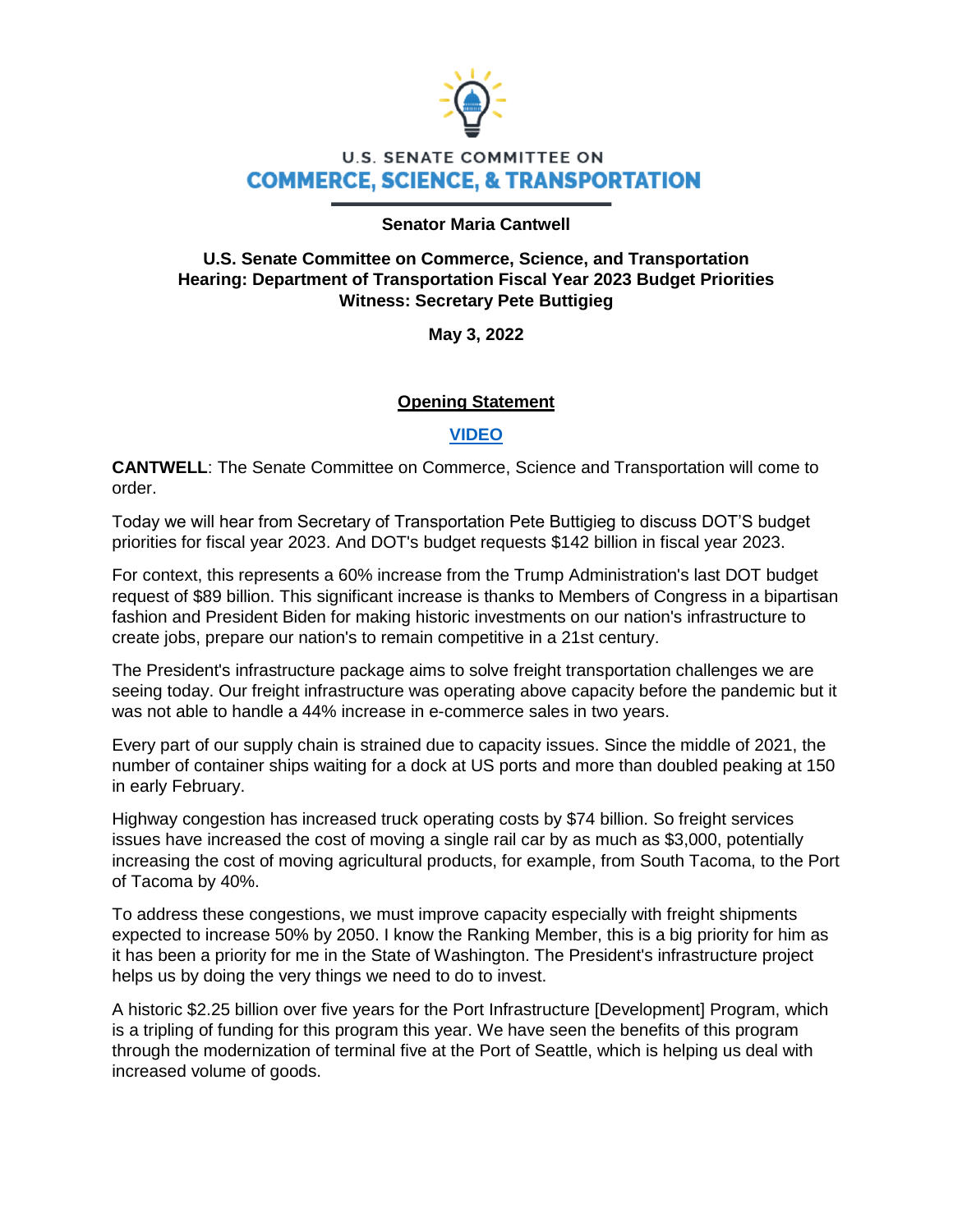\$350 billion in roads and bridges over the next five years, a 50% increase from the FAST Act of 2015.

And DOT has already allocated money to our states that are helping us improve infrastructure.

\$8 billion and freight rail over five years through the CRISI program, a program that we authored in the Surface Transportation bill passed out of this Committee focusing on a grant program to help eliminate some of these most congested bottlenecks in our communities, and very much appreciate our colleagues support on that.

A \$5 billion increase over five years in the new programs for Mega projects that have national economic significance, projects like this in my state the I-5 bridge over the Columbia River which joins Washington and Oregon, but is a critical part of the I-5 critical network all the way from the Canadian border down to Mexico.

The Department is also charged with helping minimize the impacts that our transportation infrastructure has on our environment. That means more than a century of building roads and bridges and infrastructures have resulted in devastating impacts to salmon in our state and other fish passage and many other states. So that is why the National Culvert Removal and Restoration Program providing grants to states, local governments, and tribes to help remove these culverts and replace and improve fish passage as a key priority. And so I look forward to hearing from the Secretary on this and many other issues.

The Department also needs to continue to focus on safety, both in air transportation safety and in our roads. The tragic increase in motor vehicle [fatalities] has shown we have a long way to go.

In my state, the State of Washington, there 634 highway related fatalities in 2021, which has the most increase since 2005. So I look forward to asking the Secretary about this.

The budget request does help us improve safety and focusing on expanding the FAA's technical capacity with the National Air Grant Fellowship Program, an important step that Senator Blunt and I sponsored and was then included in our Air Transportation Safety Program. This is a great program and building the capacity of technical aviation assistance to every branch of government and including here on Capitol Hill. And so look forward and thank you for having that included in the budget.

Safety must be a top priority in aviation, and it must be a top priority in aviation manufacturing. So we look forward to continuing to focus on that with the Secretary as well.

So these are many issues that we have to discuss. We will be releasing soon our aviation report as it relates to the COVID package and the results of that package.

I know that many of my colleagues today will also ask about refund issues because part of that report will also show that refund issues and how the Department of Transportation could be helping consumers be guaranteed a right to those refunds.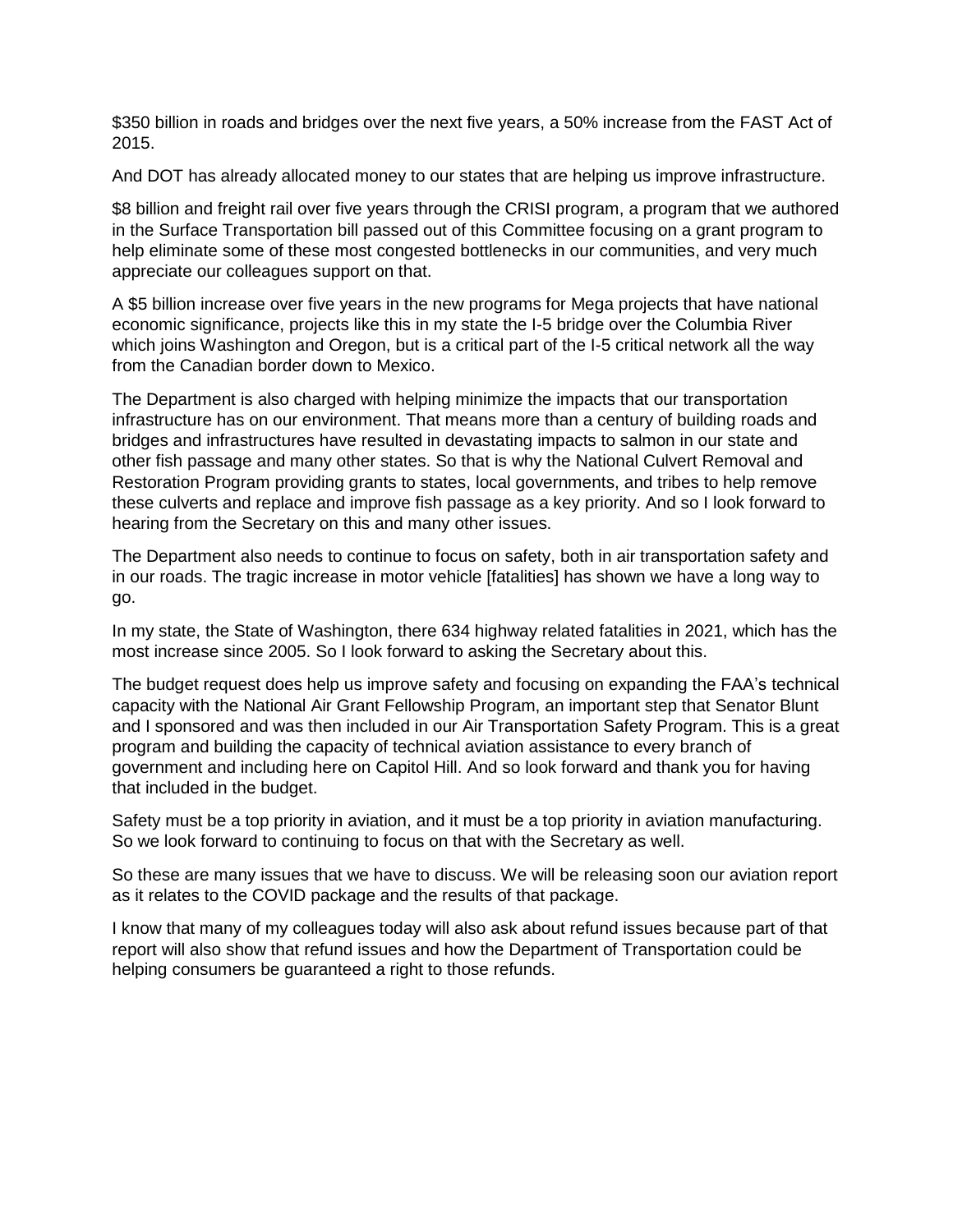### **Question and Answer**

## **[VIDEO](https://www.youtube.com/watch?v=RfNRdDjGY1o)**

**CANTWELL:** Thank you, Mr. Secretary. And thank you for that fine point on how infrastructure investment helps drive down the cost of moving goods and services. I tell you, my state feels this at every corner of our state and so we certainly appreciate it.

If I could, I've got several issues, if I could just run through them as quickly as possible.

The Port Infrastructure [Development] Program (PIDP) that you mentioned, we want to get those funds – will you commit to working with me to ensure that the recipients are able to execute their own funding as soon as possible to help speed up the port infrastructure congestion issue?

**BUTTIGIEG:** Sorry, I didn't catch the question.

**CANTWELL:** So the question is – I've heard from stakeholders, there's still confusion about how the Maritime Administration will administer the new authority. So I'm asking you, will you commit to work with me and others to ensure recipients can execute their own funding as soon as possible to help speed up the projects?

**BUTTIGIEG:** Yes, absolutely. The window for 2022 applications is open now and we want to see these dollars deployed as promptly and effectively as possible.

**CANTWELL:** You know, I mentioned this issue of people holding up some of your nominees, particularly NHTSA. Since safety is such an issue and fatalities, as I mentioned in my opening statement, can you describe the impacts these delays are having on the department?

**BUTTIGIEG:** It would certainly be helpful to have our nominees confirmed. People throughout the department are doing a terrific job, but there's no substitute for having a confirmed operating administration head.

And then of course, that allows for a deputy to fully rise to their responsibilities as well. That's important in NHTSA for safety, I would add, for the CFO of a department that's been asked to handle such an influx of funding, our General Counsel and many other positions, which we are very eager to see confirmations and for the benefit of safety, supply chains, fiscal responsibility, and everything that we're responsible for managing.

**CANTWELL**: And I mentioned, thank you for the air grant support in the budget, will you continue to oversee the FAA and make sure that they are adhering to the law that we passed on aviation safety and implementing those rules into law?

**BUTTIGIEG:** Yes, we recognize the importance of promptly and effectively implementing that law. My understanding is about 30% of the new requirements or prescriptions have been addressed so far. And we'll continue working to ensure that FAA meets its obligations and responsibilities.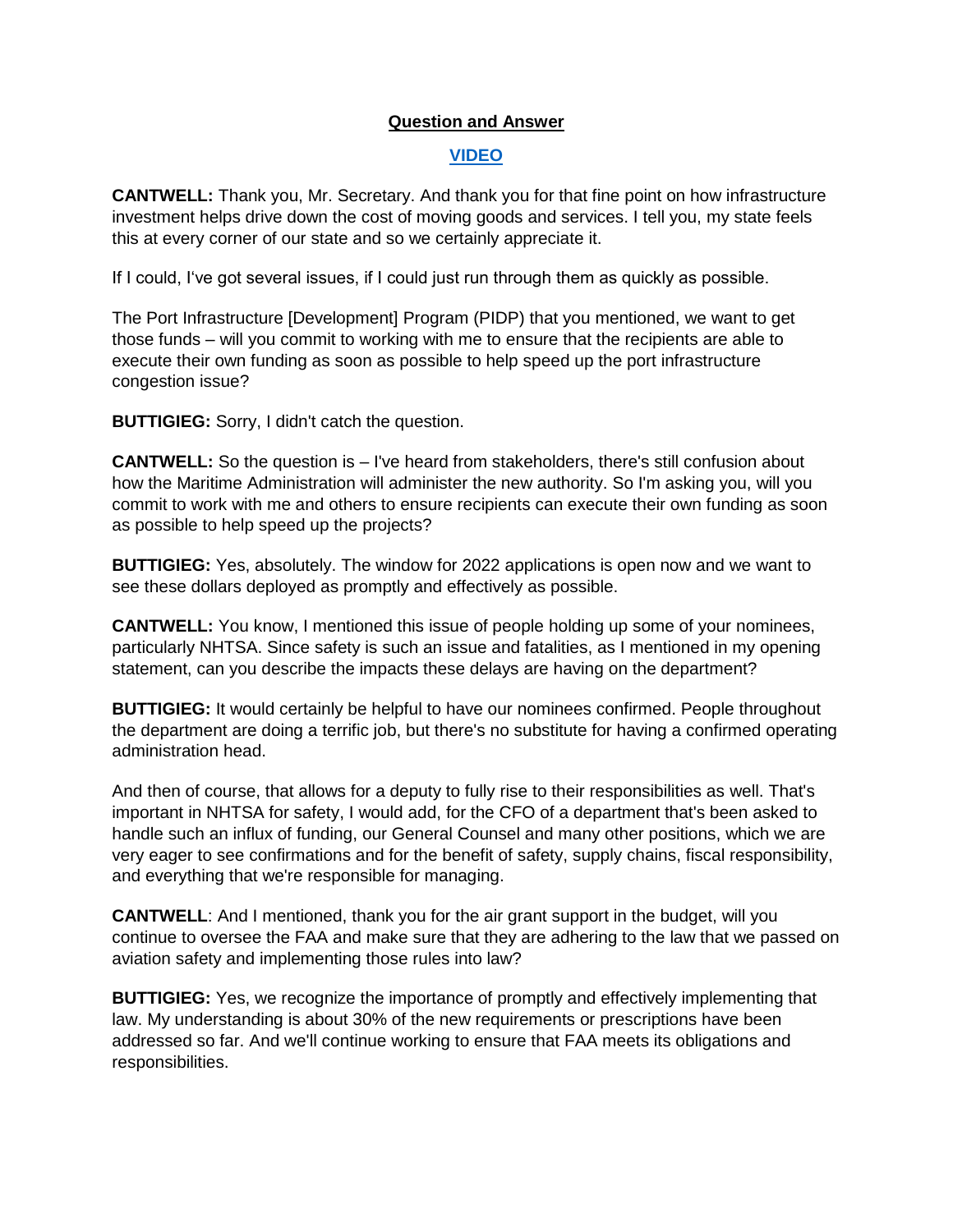**CANTWELL:** Well, I think everybody's concerned with the change in FAA administration that we do have consistency and continuity here, and continue to make progress that the FAA is the final word here on safety. And they have to continue to make the improvements that we've outlined by Congress.

One of the issues I know my colleagues are going to bring up, my colleagues, Senator Markey and Blumenthal, and we appreciate their leadership is, you know, on these new rules to address policy gaps in significant delays in flights, and how that was defined and whether consumers deserve to have refunds.

What is the DOT going to do to help us set a standard so that our consumers, you know, we're going to say that the PSP and the supply chain support, by all of us collectively, had positive results. But we also want to make sure that our consumers who felt the impact of the pandemic also get their response from the airlines in a timely fashion.

So DOT has not set a standard for how long a delay must be in order to be significant. Are you going to be doing that?

**BUTTIGIEG:** So, we agree. In addition to supporting a robust aviation sector, we need to make sure that airlines are held accountable for doing right by consumers and make sure the traveling public is treated fairly.

Part of how we responded to that is by enforcing an airline's obligation to provide refunds when there are cancellations or significant changes to flights. We fined one airline \$4.5 million for extreme delays in providing refunds. And we're investigating and actively working on a rulemaking that would address protections for consumers unable to travel due to restrictions or concerns related to serious communicable disease.

That rulemaking should be ready to go to [Office of Information and Regulatory Affairs] (ORIA) within days, and welcome the chance to work with you on other ways to make sure that consumers have a positive experience and are treated fairly by airlines.

**CANTWELL:** Thank you. I appreciate it. I know we're going quickly through all these but if I could get you on two other issues. On the budget request for an additional \$1.5 billion for Mega projects and RAISE. Can you explain what the additional funding support projects look like and why this is so important?

**BUTTIGIEG:** Well, these are flagship programs that are going to allow us to support projects around the country, everything from projects in the Mega program, too large or complex to fund through traditional streams. to RAISE – much will go to smaller rural projects. Again, we view it as important both for passengers and for goods movement in the U.S.

**CANTWELL:** Thank you. And then on the culverts, I have to take exception to my colleague, you know, we agree on many things, NEPA was something that Scoop Jackson was the author of, the National Environmental Protection Act. And, you know, when I look at my state and look at the transportation infrastructure that's literally ruined, you know, stream passage and the things that we're now having to pay so much for because of the impacts.